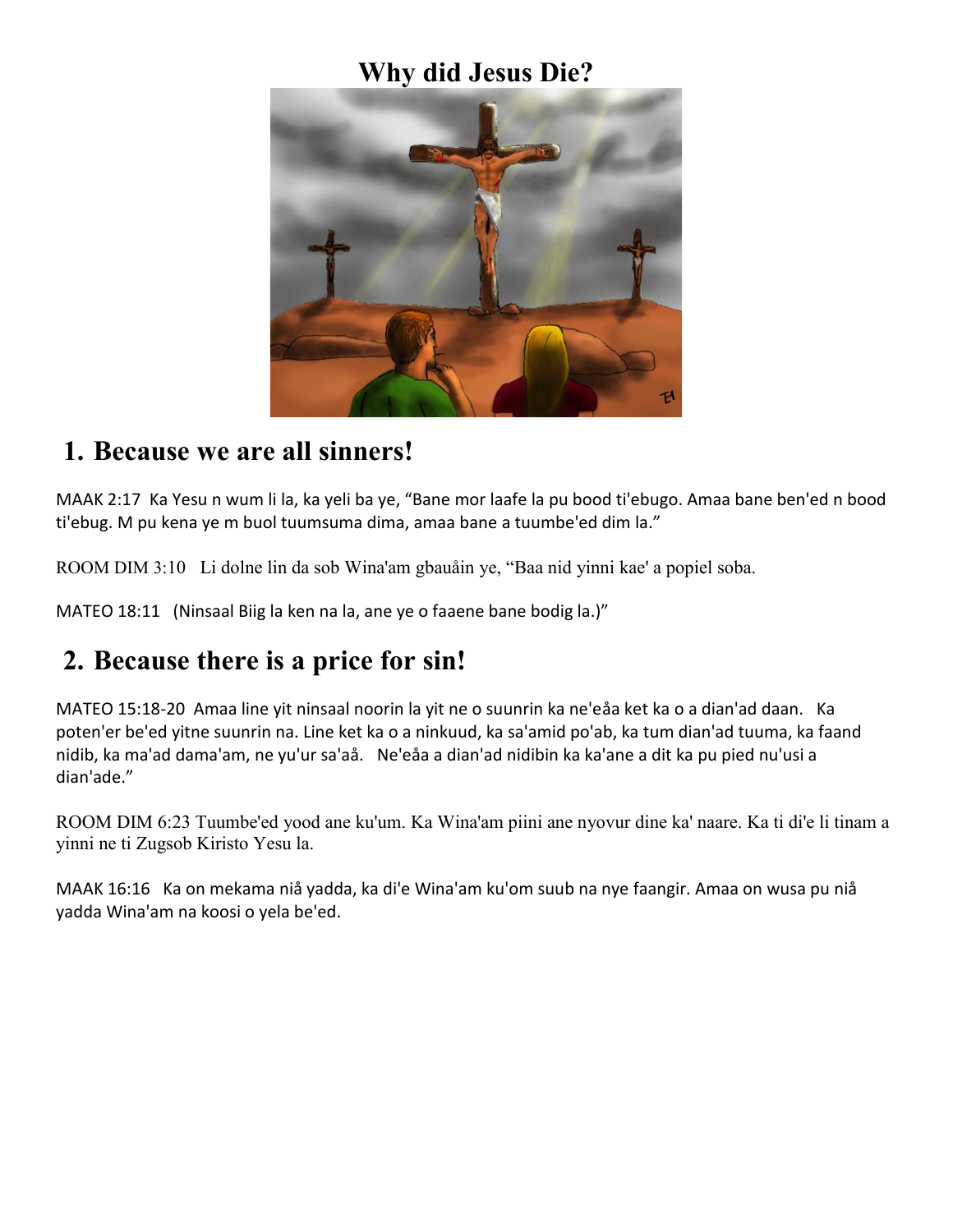

**There is a price for sin!**

# **3. Because Jesus died and paid for our sins on the cross!**

MATEO 1:21 Ka o na du'a biribiå. Ka fu na pud o yu'ur ye Yesu, bozugo o na faaenn o nidib ba tuumbe'edin."

ROOM DIM 5:8 Ka Wina'am pa'ali ti o noåir a bedego si'em, tinam daa nan a tuumbe'ed dim ka Kiristo kpi tisi ti la.

JOON 3:16 Wina'am noå dunia hale ka o tum o biyimir la n tis na. Ka one niå o yadda la, ku bodige, amaa o na nye nyovur dine ka' naare.

MATEO 18:11 (Ninsaal Biig la ken na la, ane ye o faaene bane bodig la.)"

# **4. Salvation is a free gift, not by good works. You must take God's word for it, and trust Jesus alone!**

EFESUS DIM 2:8-9 Ka o popielim zug ka o tisi ya faangir ka li yine ya yadda niåir Kiristo ni na, ka li ka'ane ya meå tuuma zugo. Li wusa ane Wina'am piini niåir, ka ka'ane ninsaal tuuma yela, ka ya nwe'edi nyo'ogo.

TITUS 3**:**5 o faann ti ka li ka' ti tuumsuma zugo, amaa li ane o meå nimbaanlzoor la yela, ka o faandi ti ne o Siig Suå, line piedi ti ka li aa du'ampaal ne nyovurpaal la.

TUUMA 4:12 So' lem kae' a faangire. Ka yu'ursi'a lem ka' dunia nwa zug ya'as n na tis nidib ka ba nye tiligire."

# **5. We must put our faith and trust in Christ alone!**

MAAK 9:23 Ka Yesu lebis ye, "Si'el mekama pu toe tis one niå Wina'am yadda."

MAAK 1:15 n moon Wina'am labasuå tisid nidib ka yel ye, "Li saåa paae na. Wina'am so'olim kenna. Basimini ya tuumbe'ed ka siak labasuå la."